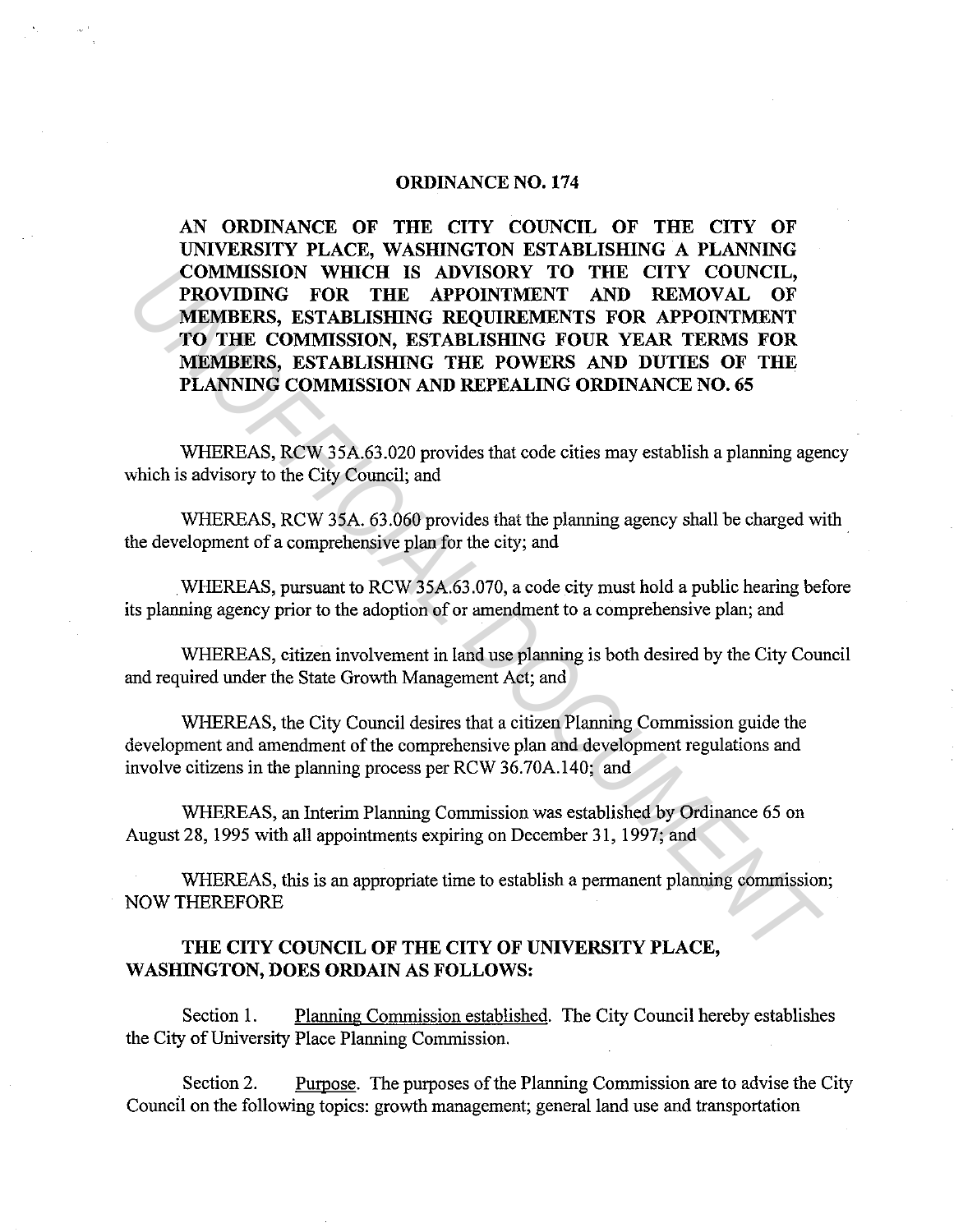planning; long range capital improvement plans; and other matters as directed by the City Council. The Planning Commission shall also hold hearings on and develop a comprehensive plan for the City and make recommendations to the City Council on amendments to the comprehensive plan, the zoning code and map, and the development regulations of the City.

Section 3. Membership. The Planning Commission shall be comprised of nine ( 9) members. Members shall be City residents, except one member may reside outside the City. The Planning Commission shall be appointed by the City Council and be advisory to the Council. Members of the Planning Commission shall serve without compensation. No more than two members shall be engaged in the same kind of occupation, business, trade or profession. In addition, it is desirable, but not mandatory, that the Planning Commission members be drawn from throughout the City.

Section 4. Appointment Term. Members of the Planning Commission shall be appointed for four year terms. For the first Planning Connnission, to provide for staggered terms, Commissioners shall draw lots to determine which three Commissioners shall serve two year terms, which three shall serve three year terms, and which three shall serve four year terms. Terms shall expire on December 31. A commission member whose term has expired shall continue to hold office until a successor has been appointed.

Section 5. Vacancies and Removal of Members. Vacancies occurring otherwise than through the expiration of terms shall be filled for the unexpired term in the same manner as for an original appointment. Members may be removed by the City Council for inefficiency or nonperformance of duty; misconduct; or malfeasance in office. A Planning Commission member may be removed for having more than two unexcused absences, or four excused absences, during a twelve month period.

Section 6. Organization. The City Council may appoint the Planning Commission Chairperson. If the City Council chooses not to appoint a chair, the Planning Commission shall elect a chair from its members. The Commission shall elect its own vice-chairperson, and create and fill such other offices as it may determine it requires. The vice-chairperson shall preside in the absence of the chairperson. The Chairperson and Vice-chairperson shall be voting members of the Connnission. The Commission shall hold at least one regular meeting each month for not less than ten months in each year. A majority of the members of the Commission shall constitute a quorum. The Commission shall adopt rules for transaction of business, and shall keep a written record of meetings, transactions, and findings which shall be a public record. The Commission shall keep a tape recording or other verbatim record of any public hearing. Planning Commission shall be appointed by the City Council and be advisory to the Council.<br>Members of the Planning Commission shall serve without compensation. No more than two<br>members shall be engaged in the same kind of

Section 7. Voting. A majority vote of a quorum of the Planning Commission shall be necessary to legally act on any matter before the Commission.

Section 8: Conflict of interest. A member of the Planning Commission shall not participate in any Commission proceeding or action in which any of the following has a direct or substantial financial interest: the member or the spouse, brother, sister, child, parent, father-inlaw, mother-in-law of the member; any business in which the member is then serving or has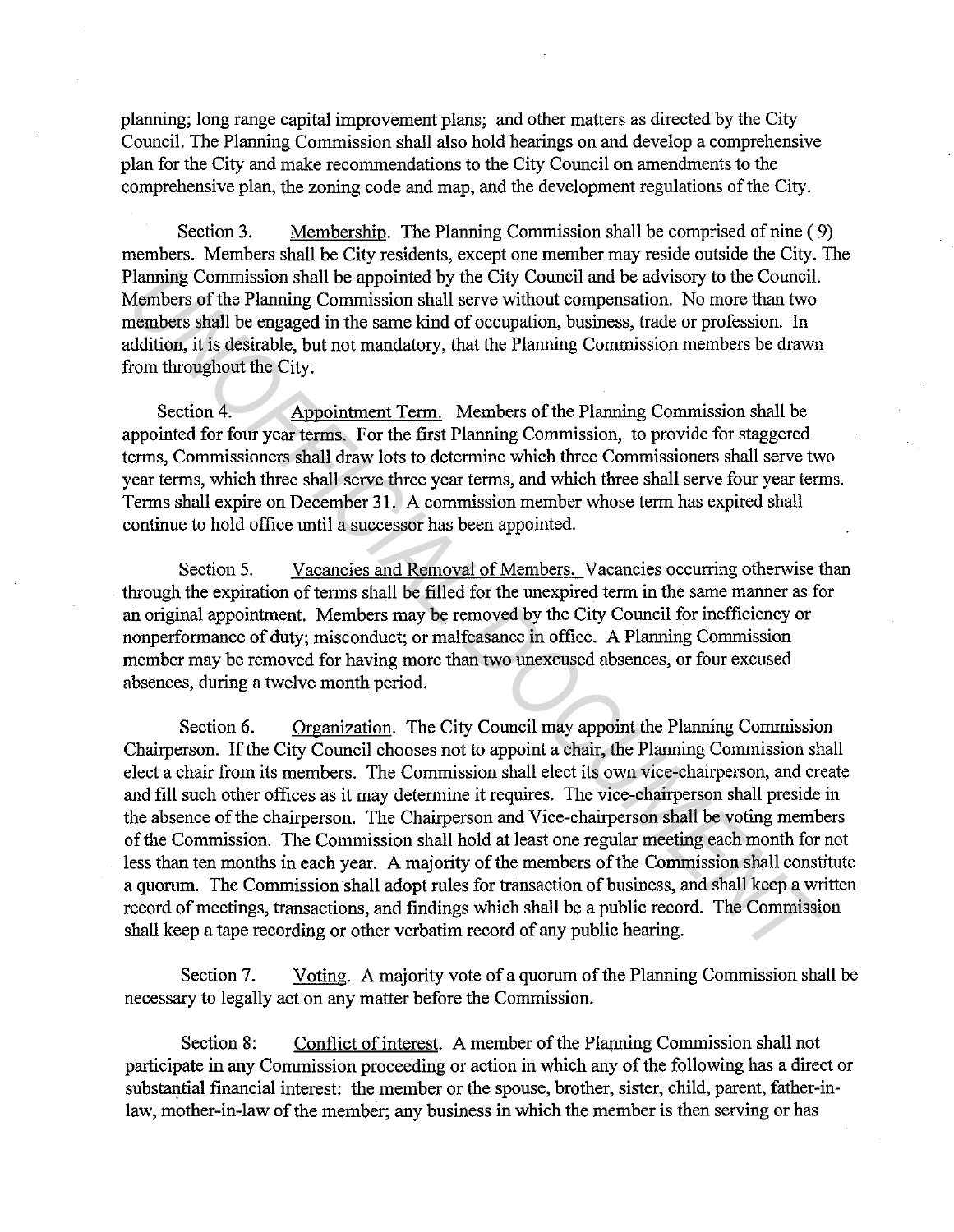served within the previous two years; or any business for which the member is negotiating or for which the member has an arrangement or understanding concerning prospective partnership or employment. Any actual or potential interest shall be disclosed at the meeting of the Commission where the action is being taken. In addition, a member shall not participate in any quasi-judicial proceeding which would involve a violation of the appearance of fairness doctrine.

Section 9: Consultants and advisors. The Commission may recommend to the City Council the retention of a planning consultant, or other consultants as may be needed, to assist the Commission in its studies and reviews. Upon approval by the City Council, the consultant shall be hired by the City. In addition, the Commission, through its chairperson, may request formal opinions or recommendations from the City Attorney, Public Works Director /City Engineer, or Planning and Community Development Director, on any matter pending before it. Council the retention of a planning consultant, or other consultants as may be needed, to assis<br>the Commission in its studies and reviews. Upon approval by the City Council, the consultane<br>formal be hired by the City. In a

Section 10: Powers and Duties. The Planning Commission will assist the City Council as follows:

> A. Develop and recommend a Comprehensive Plan and development codes that comply with State growth management regulations;

B. Involve citizens in the planning process in a variety of ways such as hearings, workshops, forums and resource or focus groups;

C. Review and recommend on all proposals for amendments to the Comprehensive Plan, zoning map, zoning code and other development codes;

D. Such other duties as may be assigned by the City Council.

Section 11. Staff Support. The Planning and Community Development Director shall appoint staff to support Commission tasks and shall hire consultants for technical needs as funds are budgeted and approved by the City Council.

Section 12. Repealing Ordinance No. 65. Ordinance No. 65 which established an Interim Planning Commission is hereby repealed.

Section 13. Publication and Effective Date. A summary of this ordinance consisting of its title shall be published in the official newspaper of the City. This ordinance shall take effect five days after publication.

**PASSED BY THE CITY COUNCIL ON DECEMBER 1, 1997** 

Debbie Rosowski, Margarety